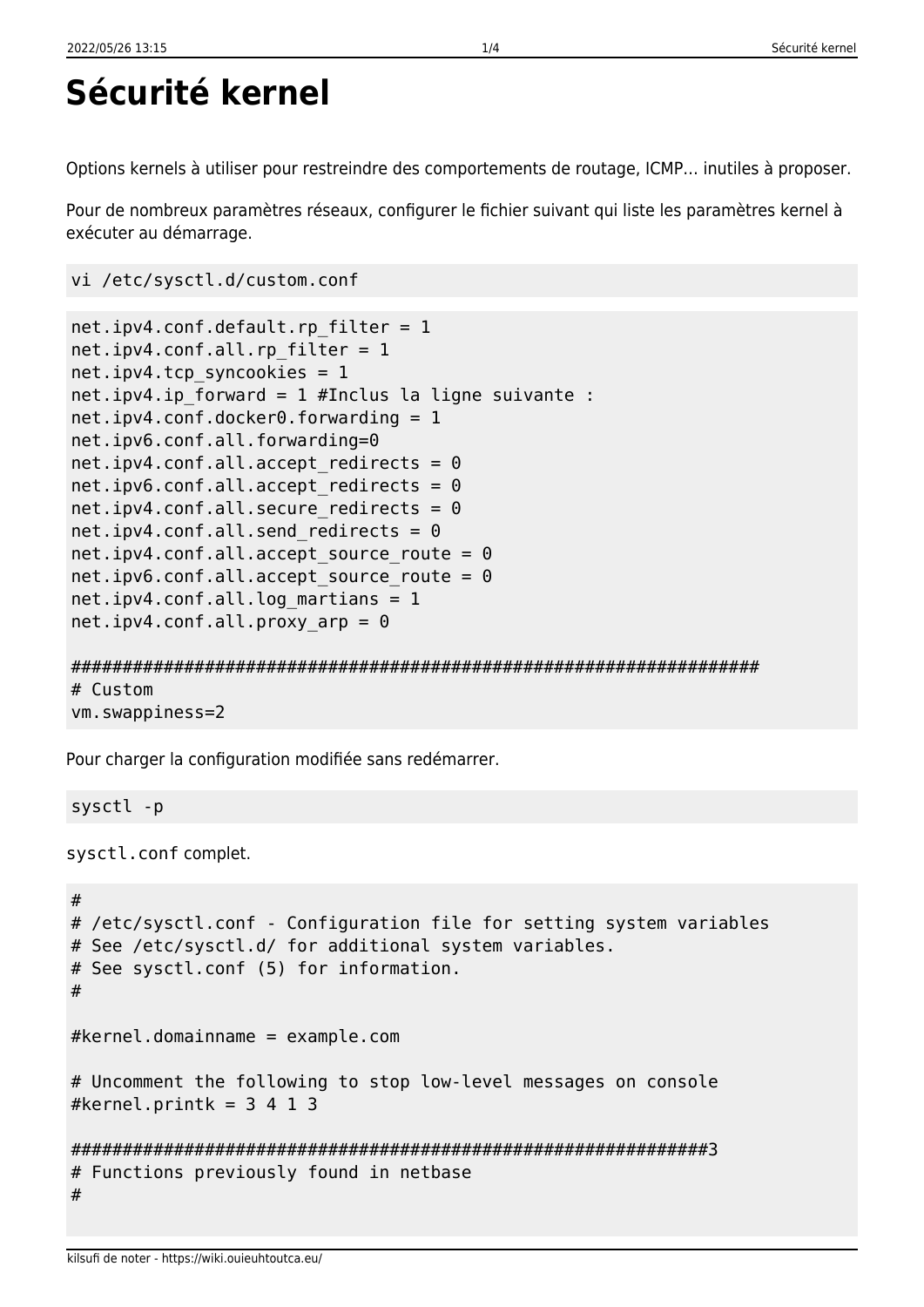```
# Uncomment the next two lines to enable Spoof protection (reverse-path
filter)
# Turn on Source Address Verification in all interfaces to
# prevent some spoofing attacks
net.ipv4.conf.default.rp_filter=1
net.ipv4.conf.all.rp_filter=1
# Uncomment the next line to enable TCP/IP SYN cookies
# See http://lwn.net/Articles/277146/
# Note: This may impact IPv6 TCP sessions too
net.ipv4.tcp_syncookies=1
# Uncomment the next line to enable packet forwarding for IPv4
net.ipv4.ip_forward=0
# Uncomment the next line to enable packet forwarding for IPv6
# Enabling this option disables Stateless Address Autoconfiguration
# based on Router Advertisements for this host
net.ipv6.conf.all.forwarding=0
###################################################################
# Additional settings - these settings can improve the network
# security of the host and prevent against some network attacks
# including spoofing attacks and man in the middle attacks through
# redirection. Some network environments, however, require that these
# settings are disabled so review and enable them as needed.
#
# Do not accept ICMP redirects (prevent MITM attacks)
net.ipv4.comf.all.accept redirects = 0
net.ipv6.comf.all.accept redirects = 0
# or
# Accept ICMP redirects only for gateways listed in our default
# gateway list (enabled by default)
net.ipv4.comf.all.secure. redirects = 0
# gateway list (enabled by default)
net.ipv4.comf.all.secure. redirects = 0
#
# Do not send ICMP redirects (we are not a router)
net.ipv4.comf.all.send redirects = 0
#
# Do not accept IP source route packets (we are not a router)
net.ipv4.comf.all.accept source route = <math>0</math>net.ipv6.conf.all.accept source route = <math>0</math>#
# Log Martian Packets
net.ipv4.conf.all.log martians = 1
#
# Proxy ARP
net.ipv4.comf.all.proxy~arp = <math>0</math>
```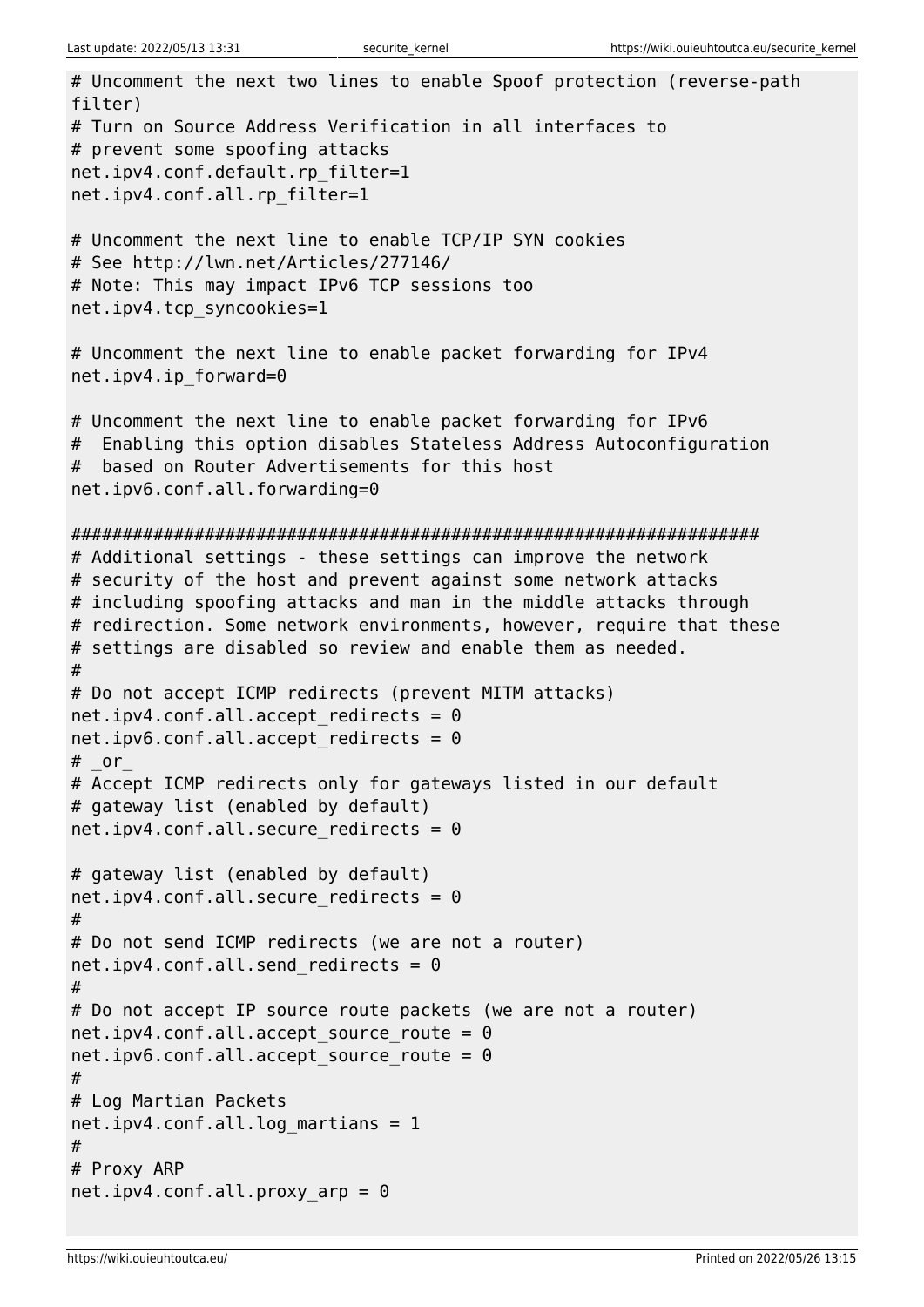```
# Magic system request Key
# 0=disable, 1=enable all
# Debian kernels have this set to 0 (disable the key)
# See https://www.kernel.org/doc/Documentation/sysrq.txt
# for what other values do
#kernel.sysrq=1
# Protected links
## Protects against creating or following links under certain conditions
# Debian kernels have both set to 1 (restricted)
# See https://www.kernel.org/doc/Documentation/sysctl/fs.txt
#fs.protected hardlinks=0
#fs.protected symlinks=0
# Disable IPv6 autoconf
net.ipv6.config.all.autoconf = <math>0</math>net.ipv6.comf.default.autoconf = <math>0</math>net.jpg.conf.eth0.autoconf = 0net.ipv6.config.all.accept ra defrtr = <math>0</math>net.jpg.conf. default. accept ra defritr = <math>0</math>net.ipv6.comf.eth0.accept-ra_defrtr = 0net.ipv6.conf.all.accept ra pinfo = <math>0</math>net.ipv6.comf.default.accept ra pinfo = <math>0</math>net.ipv6.comf.eth0.accept ra pinfo = <math>0</math>net.jpg.conf.all. accept ra = <math>0</math>net.ipv6.comf.default.accept ra = <math>0</math>net.ipv6.comf.eth0.accept ra = 0
```
Différence de conf entre une installation originale Debian 9 et les modifications appliquées (Original à gauche, modifié à droite).

```
net.jpg 4.config.conf.all.forwarding = 1
net.jpg4.comfall-formarding = 0net.ipv4.conf.all.log martians = 0
net.ipv4.conf.all.log martians = 1
net.ipv4.comf.all.rp filter = 0net.jpg4.comfallrp filter = 1net.ipv4.comf.all. secure redirects = 1net.ipv4.comf.all. secure redirects = <math>0</math>net.ipv4.configail.send redirects = 1
net.ipv4.configail.send redirects = 0
net.ipv4.comf.default.forwarding = 1net.ipv4.comf.default.forwarding = <math>0</math>net.ipv4.comf.default.rp_fitter = 0net.ipv4.comf.default.rp filter = 1net.ipv4.comf.docker0.forwarding = 1net.ipv4.comf.docker0.forwarding = 0net.ipv4.comf.eth0.forwarding = 1
```